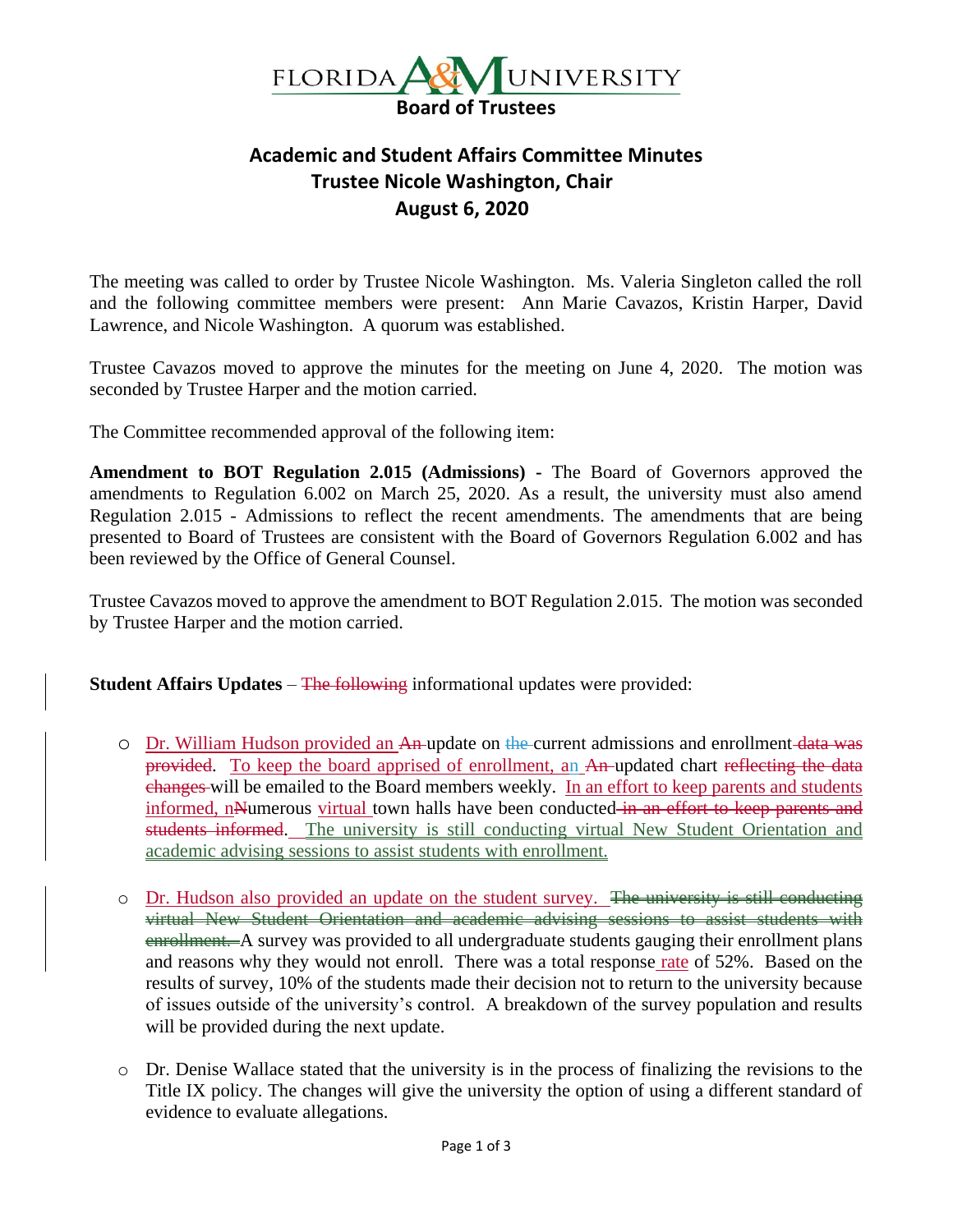

**Academic Affairs Updates** – The following informational updates were provided:

- Provost Edington provided an update on the committee oversight for the following academic programs: Nursing, Law, Pharmacy, and Physical Therapy. The meetings will be conducted monthly and focused on one to two programs per meeting to include key activities and key performance indicators (KPIs). Dr. Edington will work with the Chair and Trustee Perry to assure alignment between the Special Committee on Law.
	- o Ms. Beverly Barrington provided a preview of the dashboard site for the College of Law. Trustee Washington stated that the other dashboards will be similar.
		- **Trustee Harper asked if an abbreviated dashboard could be provided to reflect the leading** indicators for each of the programs. Dr. Edington stated that the monthly meetings will allow the committee to delve more into the data relating to the KPIs.

There being no further discussion, the meeting was adjourned at 11:45 a.m.

Respectfully submitted,

Nicole Washington, Committee Chair